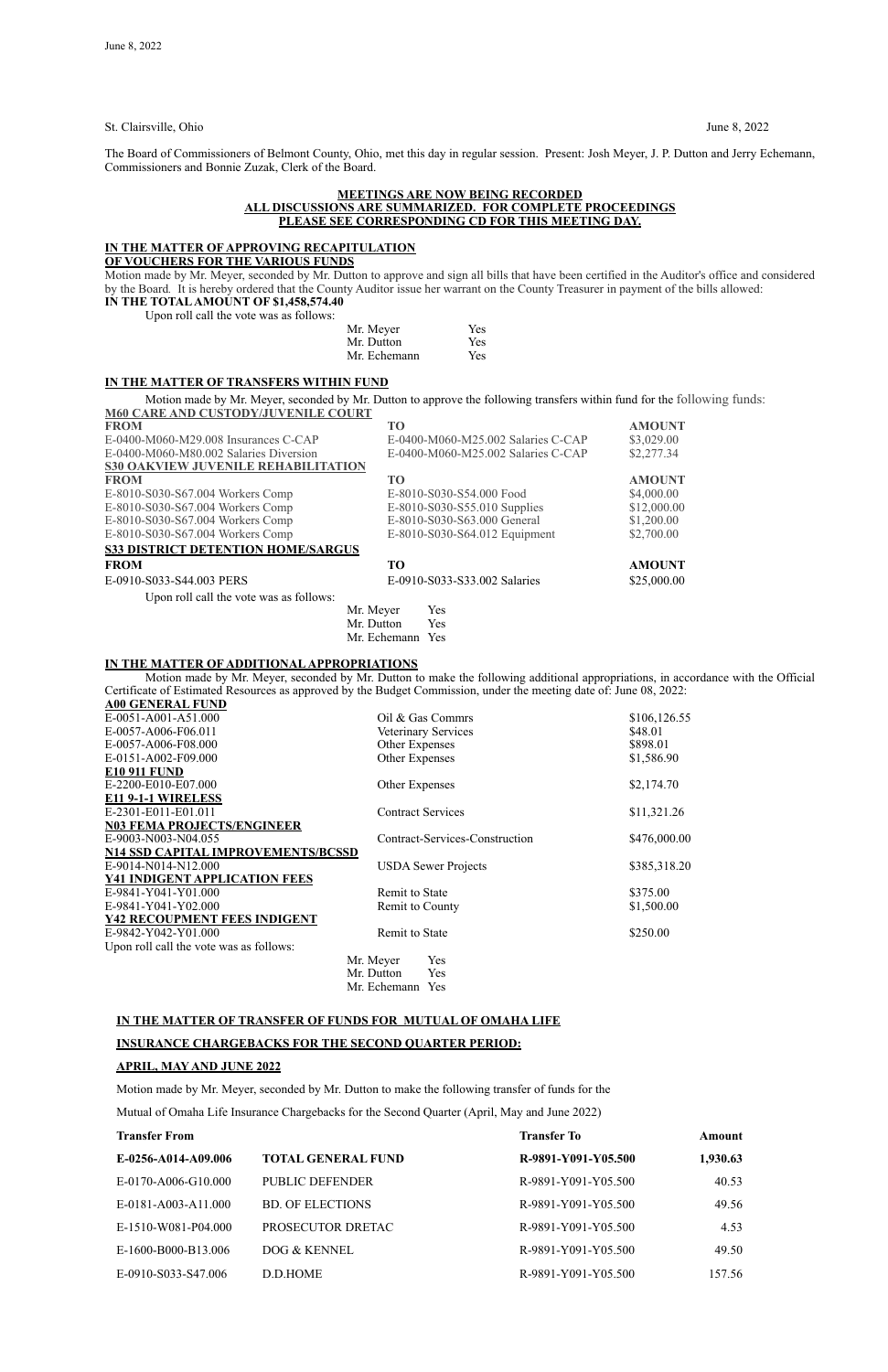#### **IN THE MATTER OF REQUEST FOR CERTIFICATION OF MONIES BY THE BUDGET COMMISSION**

Motion made by Mr. Meyer, seconded by Mr. Dutton to request the Belmont County Budget Commission certify the following monies. **GENERAL FUND/ANIMAL SHELTER-\$48.01** deposited into R-0057-A006-A02.500 balance available as of 05/31/2022 *(Specified donations paid in on May 4, 2022).* **\$898.01** deposited into R-0057-A006-A03.500 balance available as of 05/31/2022 *(Adoption fees paid in on various dates in May 2022).*

**OIL & GAS RECEIPTS APRIL & MAY/GENERAL FUND-\$106,126.55** deposited into R-0050-A000-A02.500 on dates below-

| 04/25/2022 | \$3,789.03  |
|------------|-------------|
| 04/25/2022 | \$536.36    |
| 04/25/2022 | \$12,935.00 |
| 04/27/2022 | \$5,859.27  |
| 04/27/2022 | \$436.09    |

| E-5005-S070-S22.006 | <b>SENIOR PROGRAM</b>              | R-9891-Y091-Y05.500 | 325.44 |
|---------------------|------------------------------------|---------------------|--------|
| E-1571-S087-S03.006 | <b>EASTERN COURT SPECIAL</b>       | R-9891-Y091-Y05.500 | 6.75   |
| E-1561-S086-S03.006 | NORTHERN COURT SPECIAL             | R-9891-Y091-Y05.500 | 6.75   |
| E-1551-S088-S03.006 | WESTERN COURT SPECIAL              | R-9891-Y091-Y05.500 | 6.75   |
| E-1310-J000-J06.000 | <b>REAL ESTATE ASSESS</b>          | R-9891-Y091-Y05.500 | 37.14  |
| E-2811-K200-K10.006 | <b>ENGINEER K-1 &amp; K-2</b>      | R-9891-Y091-Y05.500 | 13.50  |
| E-2812-K000-K20.006 | <b>ENGINEER K-11</b>               | R-9891-Y091-Y05.500 | 162.06 |
| E-2813-K000-K39.006 | <b>ENGINEER K-25</b>               | R-9891-Y091-Y05.500 | 47.25  |
| E-3702-P005-P31.000 | WATER/SEWER WWS#3                  | R-9891-Y091-Y05.500 | 233.13 |
| E-3705-P053-P15.000 | WATER/SEWER SSD #2                 | R-9891-Y091-Y05.500 | 48.15  |
| E-1810-L001-L14.000 | <b>SOIL CONSERVATION</b>           | R-9891-Y091-Y05.500 | 20.25  |
| E-1815-L005-L15.006 | SOIL CONSERVATION-Watershed        | R-9891-Y091-Y05.500 | 6.75   |
| E-6010-S079-S07.006 | <b>CLERK OF COURTS/TITLE</b>       | R-9891-Y091-Y05.500 | 51.75  |
| E-8010-S030-S68.006 | <b>OAKVIEW JUVENILE</b>            | R-9891-Y091-Y05.500 | 114.75 |
| E-2510-H000-H16.006 | <b>DJFS</b>                        | R-9891-Y091-Y05.500 | 574.59 |
| E-2760-H010-H12.006 | <b>CHILD SUPPORT</b>               | R-9891-Y091-Y05.500 | 75.42  |
| E-2210-E001-E15.006 | <b>COUNTY HEALTH</b>               | R-9891-Y091-Y05.500 | 20.69  |
| E-2211-F069-F04.000 | <b>TRAILER PARKS</b>               | R-9891-Y091-Y05.500 | 1.02   |
| E-2227-F074-F06.000 | <b>SEWAGE</b>                      | R-9891-Y091-Y05.500 | 11.49  |
| E-2213-F075-F02.003 | <b>VITAL STATISTICS</b>            | R-9891-Y091-Y05.500 | 7.66   |
| E-2215-F077-F01.002 | REPRODUCTIVE HLTH&WELLNESS         | R-9891-Y091-Y05.500 | 11.35  |
| E-2229-F081-F01.001 | <b>PHER</b>                        | R-9891-Y091-Y05.500 | 17.43  |
| E-2231-F083-F01.002 | <b>PHEP</b>                        | R-9891-Y091-Y05.500 | 6.09   |
| E-2232-F084-F02.008 | <b>NURSING PROGRAM</b>             | R-9891-Y091-Y05.500 | 5.73   |
| E-2233-F085-F01.002 | CHILD FAMILY HEALTH SERVICES PROG. | R-9891-Y091-Y05.500 | 9.00   |
| E-2236-F088-F01.002 | <b>GET VACCINATED</b>              | R-9891-Y091-Y05.500 | 1.86   |
| E-2237-F089-F01.002 | <b>INTEGRATED NALOXONE</b>         | R-9891-Y091-Y05.500 | 1.85   |
| E-2218-G000-G06.003 | <b>FOOD SERVICE</b>                | R-9891-Y091-Y05.500 | 17.88  |
| E-2219-N050-N05.000 | <b>WATER</b>                       | R-9891-Y091-Y05.500 | 1.02   |
| E-2220-P070-P01.002 | <b>POOLS</b>                       | R-9891-Y091-Y05.500 | 0.57   |
| E-4110-T075-T52.008 | W.I.C. PROGRAM                     | R-9891-Y091-Y05.500 | 20.25  |
| E-2310-S049-S63.000 | <b>MENTAL HEALTH</b>               | R-9891-Y091-Y05.500 | 27.00  |
| E-1520-S077-S04.006 | <b>COMMUNITY GRANT</b>             | R-9891-Y091-Y05.500 | 6.75   |
| E-0400-M060-M29.008 | <b>JUVENILE COURT GRT</b>          | R-9891-Y091-Y05.500 | 13.50  |
| E-0400-M067-M05.008 | <b>JUVENILE COURT GRT</b>          | R-9891-Y091-Y05.500 | 13.50  |
| E-0400-M078-M02.008 | <b>JUVENILE COURT GRT</b>          | R-9891-Y091-Y05.500 | 6.75   |
| E-9799-S012-S02.006 | PORT AUTHORITY                     | R-9891-Y091-Y05.500 | 11.28  |
| E-1518-S075-S03.002 | MHAS SUBSIDY GRANT                 | R-9891-Y091-Y05.500 | 6.75   |
|                     |                                    |                     |        |

Upon roll call the vote was as follows:

| Mr. Meyer    | <b>Yes</b> |
|--------------|------------|
| Mr. Dutton   | <b>Yes</b> |
| Mr. Echemann | Yes        |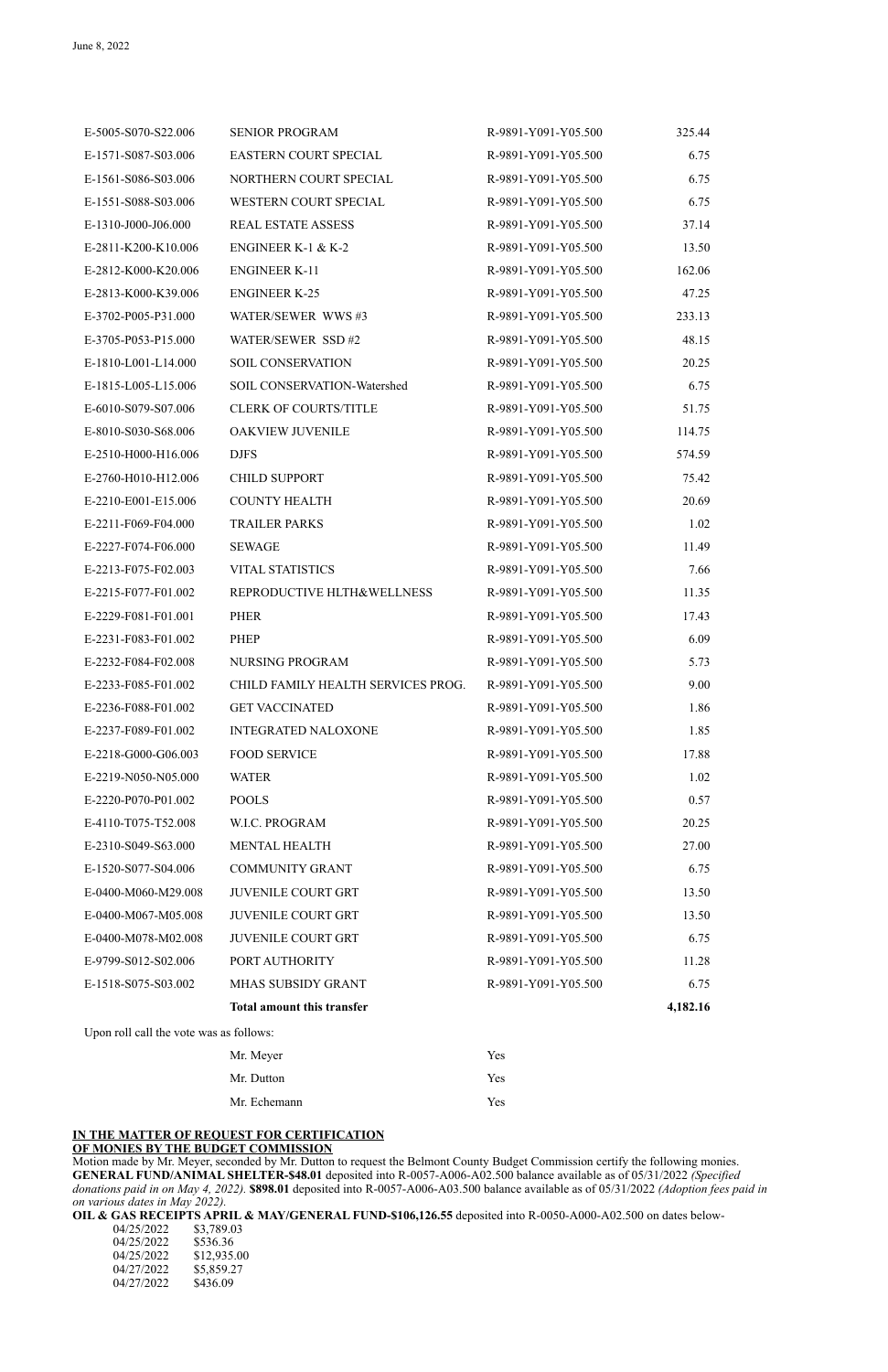| 05/02/2022 | \$2,447.88  |
|------------|-------------|
| 05/02/2022 | \$101.33    |
| 05/03/2022 | \$367.87    |
| 05/03/2022 | \$220.77    |
| 05/04/2022 | \$668.90    |
| 05/04/2022 | \$1,588.05  |
| 05/04/2022 | \$52,675.00 |
| 05/04/2022 | \$2,770.12  |
| 05/04/2022 | \$193.05    |
| 05/04/2022 | \$661.50    |
| 05/05/2022 | \$353.58    |
| 05/05/2022 | \$849.13    |
| 05/05/2022 | \$168.81    |
| 05/23/2022 | \$8,857.82  |
| 05/23/2022 | \$344.18    |
| 05/26/2022 | \$4,311.91  |
| 05/26/2022 | \$5,435.75  |
| 05/27/2022 | \$456.02    |
| 05/27/2022 | \$99.13     |
|            |             |

## **TOTAL \$106,126.55**

Upon roll call the vote was as follows:

| Mr. Meyer    | <b>Yes</b> |
|--------------|------------|
| Mr. Dutton   | <b>Yes</b> |
| Mr. Echemann | <b>Yes</b> |

#### **IN THE MATTER OF APPROVING THEN AND NOW CERTIFICATE/AUDITOR'S**

Motion made by Mr. Meyer, seconded by Mr. Dutton to execute payment of Then and Now Certification dated June 8, 2022, presented by the County Auditor pursuant to O.R.C. 5705.41(d)1, and authorizing the drawing of warrant(s) in payment of amounts due upon contract to order.

Upon roll call the vote was as follows:

| Mr. Meyer    | Yes |
|--------------|-----|
| Mr. Dutton   | Yes |
| Mr. Echemann | Yes |

## **IN THE MATTER OF GRANTING PERMISSION**

#### **FOR COUNTY EMPLOYEES TO TRAVEL**

Motion made by Mr. Meyer, seconded by Mr. Dutton granting permission for county employees to travel as follows:

**COURT OF COMMON PLEAS/PROBATE & JUVENILE DIVISION-**D. J. Watson and Steve Kovaly to transport a youth to Indian River Correction Facility on June 8, 2022.

**HR-**Katie Bayness to Plain City, OH, on July 8, 2022, to attend the Summer CLCCA meeting. A county car will be used for travel. Upon roll call the vote was as follows:

| Mr. Meyer    | Yes |
|--------------|-----|
| Mr. Dutton   | Yes |
| Mr. Echemann | Yes |

#### **IN THE MATTER OF APPROVING MINUTES OF REGULAR**

#### **BOARD OF COMMISSIONERS MEETING**

Motion made by Mr. Meyer, seconded by Mr. Dutton to approve the minutes of the Belmont County Board of Commissioners regular meeting of June 1, 2022.

Upon roll call the vote was as follows:

| Mr. Meyer    | Yes |
|--------------|-----|
| Mr. Dutton   | Yes |
| Mr. Echemann | Yes |

# **IN THE MATTER OF ADOPTING THE AMENDED RESOLUTION APPROVING**

**THE ONEOHIO REGION 11 GOVERNANCE STRUCTURE**

Motion made by Mr. Meyer, seconded by Mr. Dutton to adopt the amended resolution approving the OneOhio Region 11 Governance Structure Under the OneOhio Memorandum of Understanding.

**NOW THEREFORE, BE IT RESOLVED**, by this Jurisdiction that:<br>Section 1. This Jurisdiction hereby approves the Region 11 governance This Jurisdiction hereby approves the Region 11 governance structure under The OneOhio Memorandum of Understanding ("The Memorandum") as follows:

#### **[Amended] Resolution Approving the OneOhio Region 11 Governance Structure**

- One member appointed by the Board of County Commissioners;
- One member appointed by the municipality with the greatest population based on the most recent decennial census;
- The president of the county township association or his or her designee;

#### **Under The OneOhio Memorandum of Understanding**

It was moved by Mr. Meyer and seconded by Mr. Dutton\_ that the following Resolution be adopted:

**WHEREAS**, Board of Belmont County Commissioners ("Jurisdiction"), is a Local Government in Belmont County, Ohio that has adopted and approved The OneOhio Memorandum of Understanding ("The Memorandum"), which establishes a mechanism to disburse settlement proceeds from opioid litigation ("Opioid Funds") into Ohio's communities to help abate the opioid crisis, including allocation of Opioid Funds to Regions through a statewide Foundation Board; and

**WHEREAS**, this Jurisdiction is in **Region 11** under The Memorandum, which is comprised of Belmont, Carroll, Columbiana, Harrison, Holmes, Jefferson, and Tuscarawas counties; and

**WHEREAS**, pursuant to The Memorandum, Section D.2: "Each Region shall create their own governance structure so it ensures all Local Governments have input and equitable representation regarding regional decisions including representation on the board and selection of projects to be funded from the region's Regional Share…Regions shall have the responsibility to make submissions regarding the allocation of funds to projects that will equitably serve the needs of the entire Region"; and

**WHEREAS**, it is found that the Region 11 governance structure outlined below ensures that all Local Governments in the Region have input and equitable representation regarding regional decisions under The Memorandum; and

**WHEREAS**, the formation of the Region 11 governance structure is of immediate importance to the communities in Region 11, so that imminent Settlement Proceeds committed to the State of Ohio to be distributed per The Memorandum can be disbursed to help abate the Opioid crisis.

The OneOhio Region 11 governance structure will initially be comprised of a 21-member founding Board of Directors, consisting of one member from each of the following classes in each county in Region 11:

and such other members as are unanimously approved by the Region 11 Board members from time-to-time.

The OneOhio Region 11 Board will determine matters consistent with The Memorandum, Section D, such as: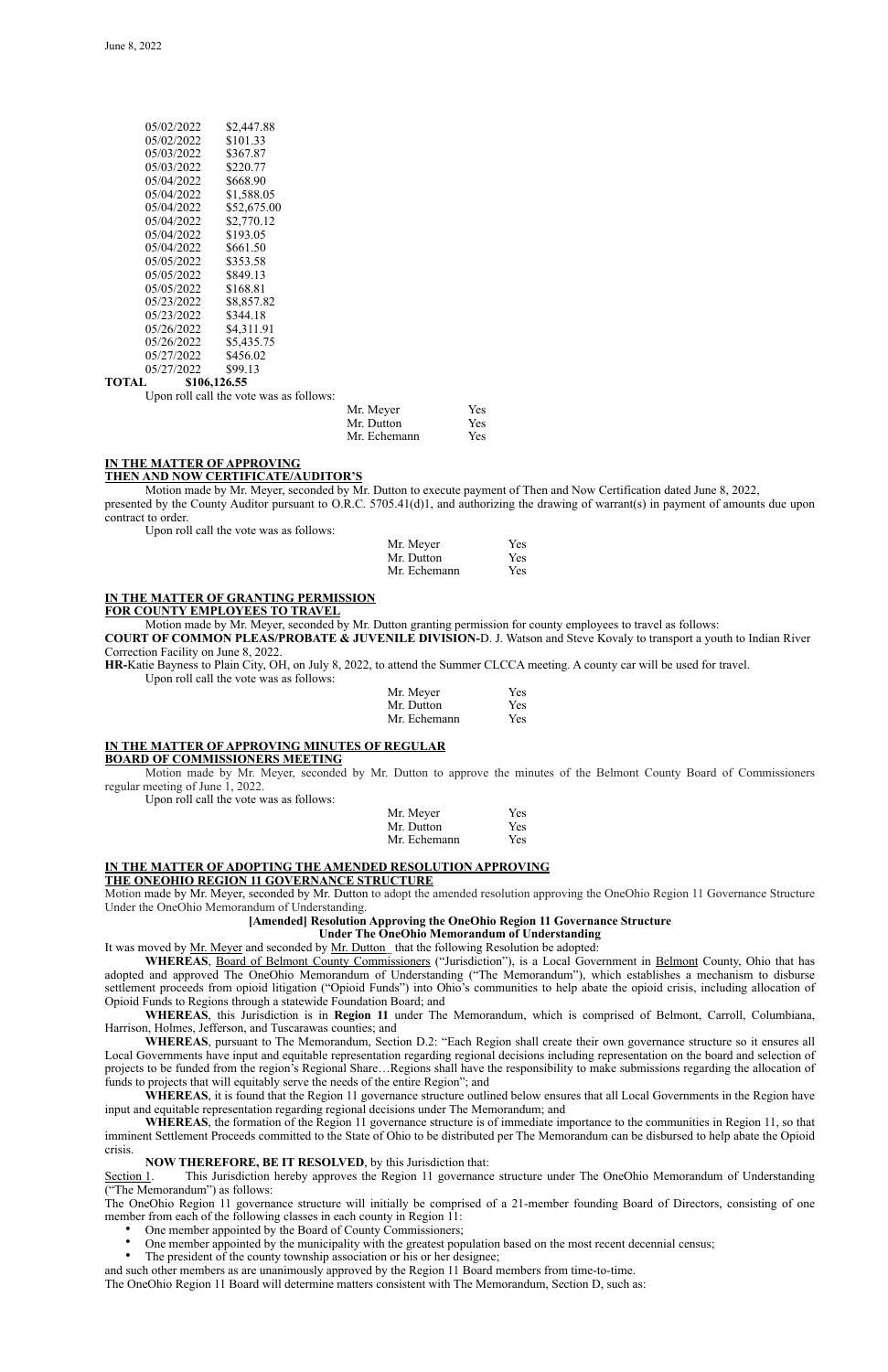- 1. adopting or amending Region 11 bylaws, regulations, rules and policies;
- 2. selecting Region 11's member on the OneOhio Recovery Foundation, Inc. Board ("Foundation Board") under Section D.4. of The Memorandum;
- 3. electing OneOhio Region 11 Board officers;
- 4. evaluating and making submissions regarding the allocation of Regional funds throughout the Region;
- 5. engaging experts, counsel, consultants and vendors as appropriate for these purposes; and
- 6. taking other actions consistent with Section D.2 of The Memorandum.

Section 2. It is found and determined that all formal actions of this legislative body relating to the adoption of this Resolution were adopted in an open meeting, and that all deliberations that resulted in such formal action, were in meetings open to the public, in compliance with all legal requirements.

This Resolution supersedes all prior Resolutions of this Jurisdiction pertaining to formation of the Region 11 governance structure.

Section 3. This Resolution is hereby declared to be an emergency measure, necessary for the preservation of the public peace, health, welfare and safety. The reason for the emergency is to ensure prompt pursuit of funds to assist in abating the opioid epidemic throughout Ohio.

Upon roll call the vote was as follows:

| Mr. Meyer    | Yes |
|--------------|-----|
| Mr. Dutton   | Yes |
| Mr. Echemann | Yes |

Passed: June 8, 2022 Board of County Commissioners of Belmont County, Ohio *Jerry Echemann /s/* Josh Meyer *J. P. Dutton /s/* J. P. Dutton *Josh Meyer /s/*

Jerry Echemann

#### **IN THE MATTER OF APPROVING THE CERTIFICATE OF SUBSTANTIAL COMPLETION FOR OHIO WEST VIRGINIA EXCAVATING FOR THE SUMMERHILL PUMP STATION REPLACEMENT PROJECT**

Motion made by Mr. Meyer, seconded by Mr. Dutton to approve and sign the Certificate of Substantial Completion for Ohio West Virginia Excavating for the Summerhill Pump Station Replacement Project, based upon the recommendation of Kelly Porter, Belmont County Water & Sewer District Director.

*Date of Substantial Completion*: April 12, 2022.

Upon roll call the vote was as follows:

| Mr. Meyer    | Yes |
|--------------|-----|
| Mr. Dutton   | Yes |
| Mr. Echemann | Yes |

Mr. Meyer said this is the first of the Water and Sewer District projects through USDA funding to be completed.

## **IN THE MATTER OF ENTERING INTO CONTRACT WITH THE MENTAL HEALTH RECOVERY BOARD AND BELMONT COUNTY COMMISSIONERS/JAIL**

Motion made by Mr. Meyer, seconded by Mr. Dutton to enter into contract between the Mental Health Recovery Board and the Belmont County Commissioners, to support the delivery of mental health and substance abuse services to inmates of the Belmont County Jail, effective July 1, 2022 to June 30, 2023.

*Note: The Mental Health Board will compensate the county up to \$45,000.00 for services.*

This Contract is entered into between the Mental Health and Recovery Board, Belmont, Harrison, and Monroe Counties, 99 North Sugar Street, St. Clairsville, Ohio herein referred to as **"BOARD"** and the Belmont County Commissioners, 101 West Main Street, St. Clairsville, Ohio, herein referred to as **"COMMUNITY PARTNER".**

## **I. Purpose:**

The purpose of this contract is to support the delivery of mental health and substance abuse services to inmates of the Belmont County Jail and establish the control of those services internally with the Community Partner. Additionally, the purpose is to continue the linkage of inmates to community providers and resources outside the jail, upon release.

The outcomes for these funds are:

- 1. Increase access time for inmates to receive behavioral health services on-site.
- 2. Enhanced linkages made upon release for inmates to community-based providers.
- 3. Enhance on-site crisis intervention with inmates.

## **II. Duties of the COMMUNITY PARTNER:**

The Community Partner will purchase:

- 1. Mental health and substance abuse counseling services from an Ohio licensed independent counselor (LPCC) or licensed independent social worker (LISW).
- 2. Complete a quarterly report due on October 15, 2022, January 15, 2023, April 15, 2023, and July 15, 2023. (See attached report)
- 3. The COMMUNITY PARTNER will submit quarterly invoices of expenses to the BOARD.

## **III. Independent Contractor:**

In performing the services herein specified, BOARD agrees that neither the COMMUNITY PARTNER nor any of the employees of the COMMUNITY PARTNER are employees of the BOARD. Nothing contained in the Contract shall be construed to create a partnership or a joint venture between BOARD and COMMUNITY PARTNER, or to authorize either BOARD or COMMUNITY PARTNER to act as a general or special agent of the other party in any respect, except as specifically set forth in this Contract.

## **IV. Duties of the BOARD:**

- **1.** The BOARD shall compensate the COMMUNITY PARTNER up to \$45,000.00 for activities/services under this agreement including but not limited to:
	- Direct Service Personnel Salary
	- Direct Service Personnel Fringes
	- **Insurance**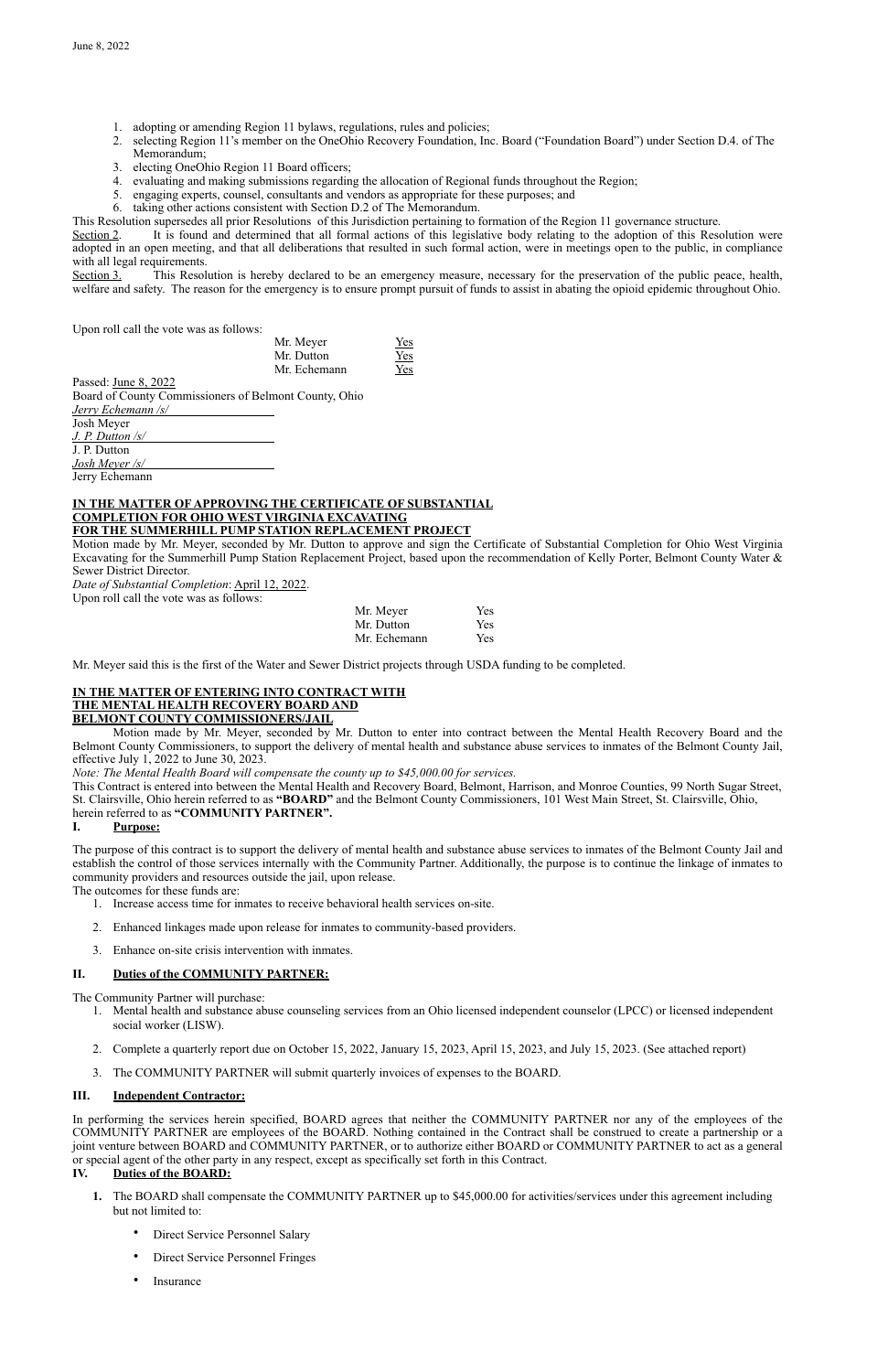- Travel
- Continuing Education
- Office Supplies
- **Equipment**
- **2.** This contract will be in effect from July 1, 2022, to June 30, 2023.
- 3. The BOARD shall advance the COMMUNITY PARTNER one third of the total contract on October 1st and an additional one third on January 1<sup>st</sup> and will reconcile the year-to-date expenses to revenue to determine the amount of the remaining 4<sup>th</sup> quarter installment.
- 4. By the eighth day of the month following the end of the quarter, the COMMUNITY PARTNER will submit a detailed invoice of all actual expenses for the preceding quarter to Wendy McKivitz, Fiscal Officer, [wendym@bhmboard.org](mailto:wendym@bhmboard.org)
- 5. The BOARD'S fiscal officer will reconcile submitted quarterly invoice and detailed expense report with projected budget expenses.
- 6. A third quarter reconciliation FY 2023 will be completed to determine if a fourth quarter payment is supported.

#### **V. Termination**

- 1. Either party may terminate this Contract if all the conditions in this Section are met.
- 2. The party seeking to terminate the Contract shall give not less than sixty (60) days prior notice in writing. Such notice shall be served by certified mail, and return receipt requested.

#### **VI. Amendment and Modification**

The parties may amend or modify this Contract at any time provided that such amendments or modifications are in writing, approved by both parties, signed by both parties, and attached to this Contract.

#### **VII. Severability**

Should any portion of this Contract be deemed unenforceable by any administrative or judicial officer or tribunal of competent jurisdiction, the balance of this Contract shall remain in full force and effect unless revised or terminated pursuant to Article 5 of this Contract. **VII. Notice**

Any notice required to be given in this Contract shall be deemed to have been properly served if the notice is in writing and delivered by certified mail, and return receipt requested.

#### **IX. Entire Contract**

It is acknowledged by the parties hereto that this Contract supersedes any and all previous written or oral Contracts between the parties concerning the subject matter of this Contract.

#### **X. Governing Law**

This Contract shall be governed by and interpreted in accordance with the laws of the State of Ohio.

## **THE MENTAL HEALTH AND RECOVERY BOARD BELMONT, HARRISON, AND MONROE COUNTIES**

| Lisa J. Ward /s/                        |              | 5-17-2022  |
|-----------------------------------------|--------------|------------|
| Lisa J. Ward, Executive Director        | Date         |            |
| MaryEllen Gust /s/                      |              | 5/17/22    |
| MaryEllen Gust, Chairperson             | Date         |            |
| <b>BELMOUNT COUNTY COMMISSIONERS</b>    |              |            |
| Josh Meyer /s/                          |              | 6/8/22     |
| Josh Meyer, President                   | Date         |            |
| $J. P.$ Dutton $\sqrt{s}$               |              | 6/8/22     |
| J.P. Dutton, Vice-President             | Date         |            |
| Jerry Echemann /s/                      |              | 6/8/22     |
| Jerry Echemann                          | Date         |            |
| <b>APPROVED AS TO FORM</b>              |              |            |
| David K. Liberati /s/<br>Assist PA      |              |            |
| PROSECUTING ATTORNEY                    |              |            |
| Upon roll call the vote was as follows: |              |            |
|                                         | Mr. Meyer    | Yes        |
|                                         | Mr. Dutton   | <b>Yes</b> |
|                                         | Mr. Echemann | Yes        |

Mr. Meyer said this is an extension of services that have started in conjunction with the Mental Health Board. There is a licensed social worker that accesses inmates' mental health needs as they come into the jail and refers them to the correct outlet for treatment if necessary. Mr. Meyer added they hope to extend some additional services at the jail.

## **IN THE MATTER OF AMENDING MOTION OF JUNE 1, 2022 FOR PURCHASE OF VEHICLE FOR SENIOR SERVICES OF BELMONT COUNTY**

Motion made by Mr. Meyer, seconded by Mr. Dutton to amend the motion approved on June 1, 2022 approving the purchase of one (1) 2022 Chevrolet Equinox from Whiteside Chevrolet at the cost of \$29,905.00 and one (1) 2022 Jeep Compass from Dunning Motor Sales, Inc.,

at the cost of \$30,365.00 to only approve the purchase of one (1) 2022 Jeep Compass from Dunning Motor Sales, Inc., at the cost of \$30,365.00, based upon the recommendation of Executive Director Lisa Kazmirski.

*Note: The vehicle from Whiteside Chevrolet is not available. Supply issues have caused their shipment to be redirected elsewhere.*

Upon roll call the vote was as follows:

| Mr. Meyer    | <b>Yes</b> |
|--------------|------------|
| Mr. Dutton   | <b>Yes</b> |
| Mr. Echemann | <b>Yes</b> |

#### **IN THE MATTER OF RESCINDING MOTION OF MAY 25, 2022, APPROVING THE SATISFACTION OF MORTGAGE BY SEPARATE INSTRUMENT FOR PAMELA JACKSON/BELOMAR**

Motion made by Mr. Meyer, seconded by Mr. Dutton to rescind the motion of May 25, 2022 to approve and sign the **Satisfaction of Mortgage By Separate Instrument** for Pamela Jackson for a mortgage deed dated June 11, 2020, as recorded in Volume 0878 pages 3925-3927 in the Belmont County Recorder's Office based upon the recommendation of Natalie Hamilton, Belomar Regional Council. *Note: All three of the Board of Commissioner' signatures are required, Commissioner Echemann was not in attendance at the May 25th meeting.*

Upon roll call the vote was as follows:

| Mr. Meyer    | <b>Yes</b> |
|--------------|------------|
| Mr. Dutton   | <b>Yes</b> |
| Mr. Echemann | <b>Yes</b> |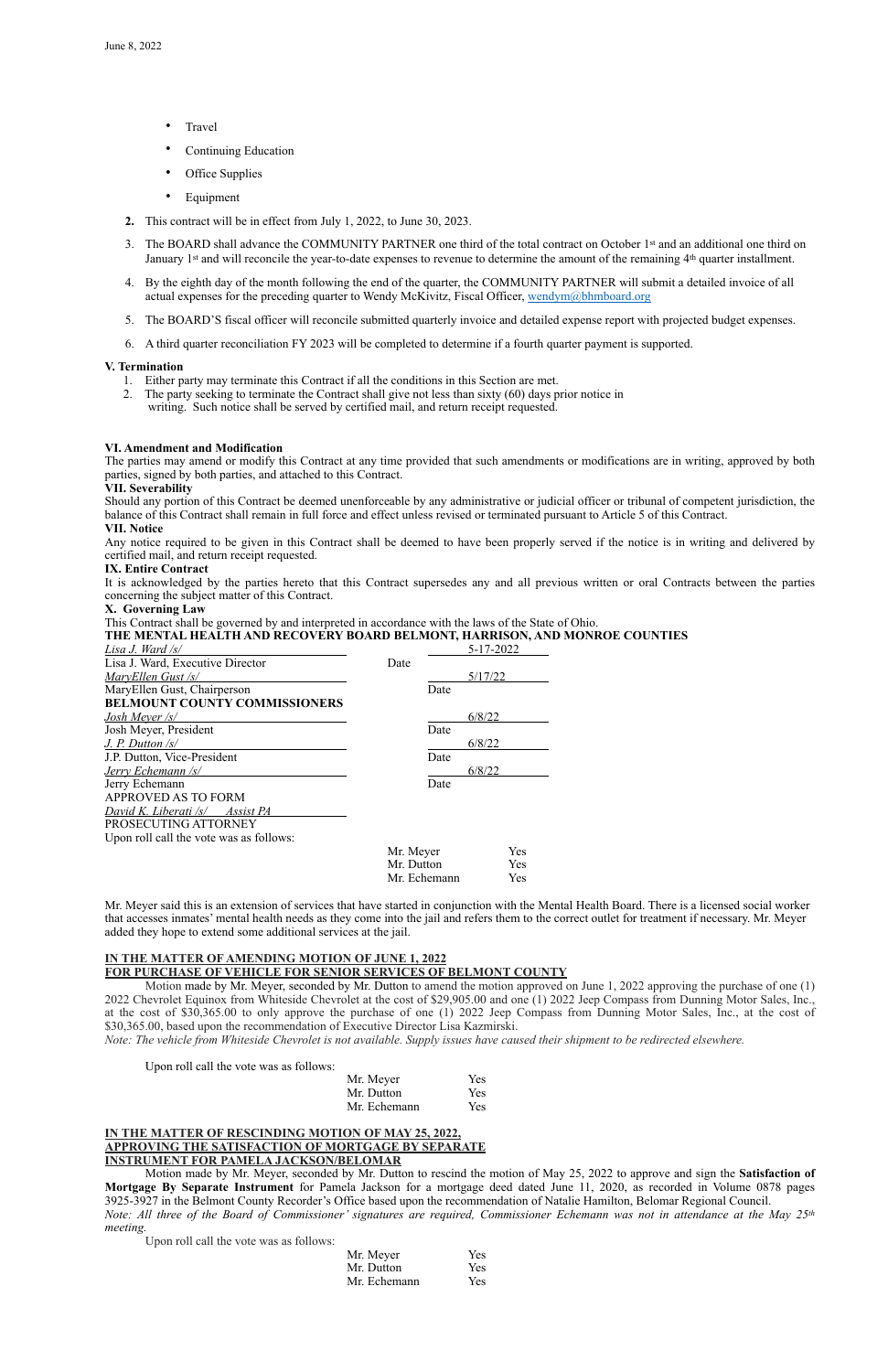## **IN THE MATTER OF APPROVING THE SATISFACTION OF MORTGAGE BY SEPARATE INSTRUMENT FOR PAMELA JACKSON/BELOMAR**

Motion made by Mr. Meyer, seconded by Mr. Dutton to approve and sign the **Satisfaction of Mortgage By Separate Instrument** for Pamela Jackson for a mortgage deed dated June 11, 2020, as recorded in Volume 0878 pages 3925-3927 in the Belmont County Recorder's Office based upon the recommendation of Natalie Hamilton, Belomar Regional Council.

The undersigned hereby certifies that a certain mortgage deed(s) dated June 11, 2020 and recorded in the Office of the Recorder of Belmont County, Ohio in Mortgage Volume 0878 at pages 3925-3927 and executed by Pamela Jackson to the undersigned, has been fully paid and satisfied and the Recorder is authorized to discharge the same of record property: 6-8-22 Belmont County Commissioners:

#### SATISFACTION OF MORTGAGE BY SEPARATE INSTRUMENT

Date

| By: | Josh Meyer /s/        |
|-----|-----------------------|
|     | Josh Meyer, President |
|     | J. P. Dutton /s/      |
|     | J. P. Dutton          |
|     | Jerry Echemann /s/    |
|     | Jerry Echemann        |

Upon roll call the vote was as follows:

| Mr. Meyer    | <b>Yes</b> |
|--------------|------------|
| Mr. Dutton   | <b>Yes</b> |
| Mr. Echemann | <b>Yes</b> |

## **IN THE MATTER OF ENTERING INTO AGREEMENT FOR THE COMPREHENSIVE MANAGEMENT AND EMPLOYMENT PROGRAM (CCMEP) WITH COMMUNITY ACTION COMMISSION OF BELMONT COUNTY**

Motion made by Mr. Meyer, seconded by Mr. Dutton to enter into agreement for the Comprehensive Management and Employment Program (CCMEP) with Community Action Commission of Belmont County for Work Experience: Summer Employment effective June 8, 2022 through August 19, 2022.

*Note: This agreement is subject to the availability of funding under the Workforce Innovation and Opportunity Act (WIOA) and/or CCMEP Temporary Assistance to Needy Families (TANF).*

Upon roll call the vote was as follows:

| Mr. Meyer    | Yes |
|--------------|-----|
| Mr. Dutton   | Yes |
| Mr. Echemann | Yes |

## **IN THE MATTER OFAPPROVING THE MEMORANDUM OF UNDERSTANDING**

## **FOR LOCAL AREA 16 WORKFORCE DEVELOPMENT SYSTEM (SFY) 2022**

Motion made by Mr. Dutton, seconded by Mr. Echemann to approve and authorize Commission President Josh Meyer to sign the Memorandum of Understanding (MOU) for Local Area 16 Workforce Development System (SFY) 2022, effective July 1, 2022 until June 30, 2023. Upon roll call the vote was as follows:

| Mr. Dutton   | Yes |
|--------------|-----|
| Mr. Echemann | Yes |
| Mr. Meyer    | Yes |

## **IN THE MATTER OF APPROVING THE PURCHASE OF PERFORMANCE OF SERVICES CONTRACT BETWEEN JOB AND FAMILY SERVICES AND OUTREACH, INC.**

Motion made by Mr. Meyer, seconded by Mr. Dutton to approve and sign the Purchase of Performance of Services contract between the Belmont County Department of Job and Family Services and Outreach, Inc., in a not to exceed amount of \$174,000.00, effective June 8, 2022 through June 30, 2022, for the purchase of material and supplies needed for the School Backpack Food Program, retroactive to the beginning of this past academic year from September 2021 through May 2022.

*Note: This contract will be funded with TANF dollars, specifically the COVID PRC Allocation that must be spent by June 30, 2022.* 

## **BELMONT COUNTY DEPARTMENT OF JOB AND FAMILY SERVICES**

## **Purchase of the Performance of Services Contract**

## **The School Backpack Food Program**

**Whereas,** this contract, entered into on this **8th day of June, 2022,** by and between the Belmont County Department of Job and Family Services, hereinafter **"Purchaser",** and Outreach, Inc. hereinafter **"Contractor"**, is for the purchase of the performance of the following services: Purchase of material and supplies needed to supply meal materials to needy children through The School Backpack Food Program and the rules and regulations promulgated thereunder, the policies of the Belmont County Department of Job and Family Services and the standards and requirements stated in this agreement.

## **I PURPOSE**

The purpose of this contract is to assist in the funding for the materials and supplies to operate The School Backpack Food Program in Belmont County Schools. The School Backpack Food Program provides ingredients to needy students in Belmont County to provide easy to prepare meals for after school and weekends. The students served are in the Barnesville, Bellaire, St. Clairsville and Union Local School Districts.

## **II PARTIES**

The parties to this agreement are as follows:

| <b>Purchaser:</b>  | The Belmont County Department of Job and Family Services |
|--------------------|----------------------------------------------------------|
|                    | 68145 Hammond Road                                       |
|                    | St. Clairsville OH 43950                                 |
|                    | $(740)695 - 1075$                                        |
| <b>Contractor:</b> | Outreach, Inc.                                           |
|                    | 301 Center                                               |
|                    | PO Box 361                                               |
|                    | Union IA 50258                                           |

## **III CONTRACT PERIOD**

This contract and its terms will become effective on **June 8, 2022.** No services shall be provided pursuant to this contract prior to its execution by all parties. Services shall be retroactive to September 1, 2022. The termination date of this contract is **June 30, 2022.** 

## **IV DEFINITIONS**

The following words, phrases and terms, when used in this contract, are limited to the following definitions:

Allowable Costs

Those costs that are necessary, reasonable, allocable and allowable under applicable federal, state and local law for the proper administration and performance of services to customers.

**Participants**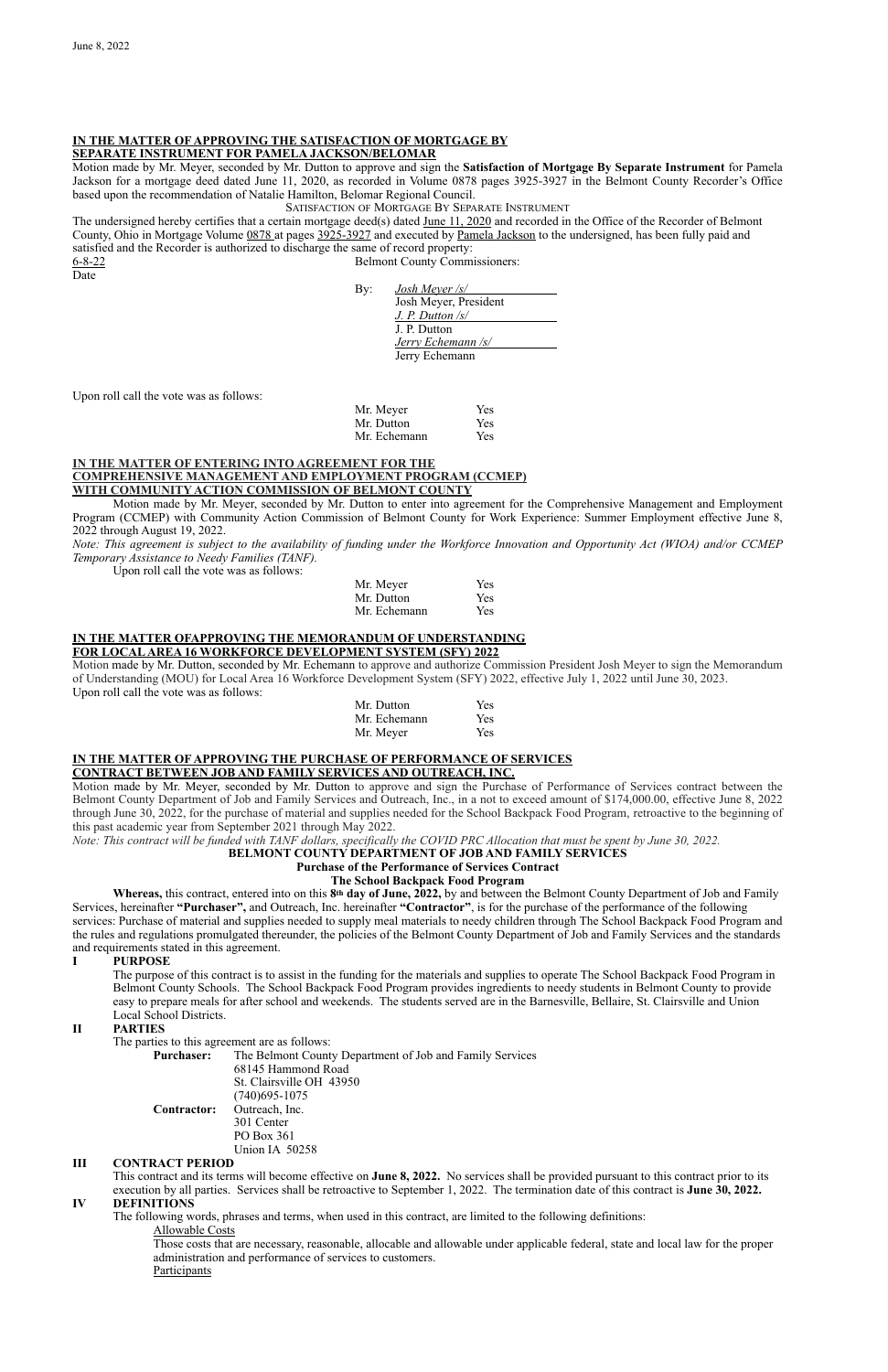A participant is a child or children who meet the eligibility requirements of the Temporary Assistance to Needy Families (TANF) program as defined in the Ohio Revised Code Chapter 2000 (5101:1-1:01 through 5101:1-24-30). Any child participant in the Supplemental Nutrition Assistance Program (SNAP) will be eligible for reimbursement assistance to The Backpack Food Program.

**Performance** 

Performance by the Contractor under this contract is described more thoroughly in Article V but includes meeting all service, performance reporting and evaluation and monitoring requirements as well as all performance standards stated herein. Proportional Payment

Proportional payment would occur at the Purchaser's discretion in the event the Contractor fails to perform as stated in the contract. It would require a formal modification of this contract and would entail a reduction in payment directly proportionate to the degree to which the Contractor has failed to perform. Proportional payment is not the only manner in which this contract can be modified in the event of the Contractor's breach and its inclusion in this Article in no manner binds the Purchaser to this remedy in the event of the Contractor's failure of performance.

**Services** 

Services by the Contractor under this contract include all those outlined in Article V and include all services, performance reporting and evaluation and monitoring responsibilities as well as meeting all performance standards stated herein.

## **V SCOPE OF WORK**

Subject to the terms and conditions set forth in this document and incorporated attachments, the Contractor and the Purchaser agree to perform the following services to the level of performance stated herein:

## **A. Contractor's Responsibilities**

- 1. The Contractor will provide:
	- a. List of participating students and a signed agreed upon statement allowing BCDJFS to determine eligibility for program.
	- b. Provide timely information, upon Purchaser's request, on program data and information that may be needed to evaluate contract.
- 2. The Contractor agrees that all records, documents and client records processed by the provider under this contract are confidential and shall be handled per applicable guidelines.
- 3. The Contractor agrees that she will not use any information or records created under this contract for any purpose other than to fulfill the contractual duties specified within this contract.
- 4. The Contractor shall meet all service requirements of this contract.
- 5. The Contractor's failure to perform services as required herein is a breach of this contract thus triggering the Purchaser's right to terminate, cancel, rescind and modify this contract as well as the Purchaser's right to remuneration and repayment for any funds paid pursuant to this contract for services not performed as required herein.
- 6. The Contractor shall comply with all performance reporting and monitoring procedures as stated in this contract. The Contractor's failure to comply with this mandatory reporting and monitoring will be a breach of this contract thus triggering the Purchaser's right to terminate, cancel, rescind and modify this contract as well as the Purchaser's right to remuneration and repayment for any funds paid pursuant to this contract for services not performed up to the standards as stated herein.

## **B. Purchaser's/Consortium's Responsibilities**

- 1. The Purchaser will determine eligibility based on SNAP and TANF eligibility requirements and issue reimbursement at specified rate per school district. The purposed of the contract will meet TANF Purpose One to Provide Assistance to Needy Families so that children may be cared for in their own home.
- 2. The Purchaser will provide readily available information that may be needed by the Contractor to report program status to the State of Ohio.
- 3. The Purchaser will monitor the Contractor's activities pursuant to this contract to ensure they are compliant with service requirements, performance standards and reporting and monitoring as included in this contract.

Invoices will be submitted each month by the Contractor no later than the tenth  $(10<sup>th</sup>)$  day of the following month. The failure to submit this information on time may be a breach of this contract. The Purchaser will review the invoices for completeness and accuracy before making payments. Accurate and complete invoices are payable within thirty (30) days of receipt or as soon as the Belmont County Auditor processes the payment. Reasons for denial of payment include, but are not limited to, failure to meet service requirements, failure to meet performance standards, failure to meet performance reporting requirements and failure to meet evaluation and monitoring requirements. In the event the Contractor fails to perform as required in this contract, the Purchaser may choose to modify this contract so that proportional payment, as defined in Article IV, is made.

## **C. Performance Standards**

To reach the outcome and purpose stated herein, the performance of services under this contract must meet the following standards: The Contractor will provide a list of participating students along with a signed parental/caretaker consent form to determine eligibility for The School Backpack Food Program. The Purchaser will verify and determine eligibility based on the information provided by the Contractor and issue payment on or before June 30, 2022

## **D. Performance Reporting**

- 1. The Contractor will invoice the Purchaser for the total cost of the budgeted items on or before June 15, 2022.
- 2. The Purchaser agrees to compensate the Contractor per the rates established in the budget.
- 3. The invoice shall include the agreed upon billable activities as detailed in the budget and the Contractor's name and address to remit payment.
- 4. Upon mutual agreement between the Purchaser and the Contractor, the Contractor may submit fiscal and performance reports that are a different layout than those shown in this agreement as long as the correct and required information is provided. The failure of the Contractor to deliver all required performance reports by the time stated in this Article will be a breach of this contract thus subjecting the agreement to termination, cancellation, remuneration, repayment, rescission and modification at the Purchaser's discretion.

## **E. Evaluation and Monitoring**

The Purchaser will periodically evaluate the Contractor's performance of its duties as expressed in this contract. Periodic evaluation may include but is not limited to both on and off-site activities including file inspections, program observation and participant and trainer interviews and focus groups. The Purchaser will provide the Contractor with notice prior to any evaluation or monitoring activity. The Contractor's compliance with evaluation and monitoring requirements is part of its required performance of this contract. The Contractor's failure to comply with its evaluation and monitoring duties and failure to respond to any monitoring reports will be a breach of this contract thus triggering the Purchaser's rights of termination, cancellation, rescission, modification, remuneration and repayment.

## **VI AVAILABILITY OF FUNDS**

Payments for the performance of services provided pursuant to this agreement are contingent upon the continued availability of COVID PRC and/or TANF funds (CFDA 93.558). In no event shall the amount of reimbursement to the Contractor under the terms of this contract exceed **\$174,000.00.**

All financial obligations of the Purchaser under this contract are subject to federal and Ohio funding levels consistent with the fiscal year and are contingent upon available funding.

## **VII ALLOWABLE COSTS**

The Purchaser will reimburse only for those costs authorized under applicable federal, Ohio and local laws and policies.

## **VIII BILLING, PAYMENT AND COSTS**

The following cost schedule is based upon performing the services herein described:

| <b>TOTAL COST</b><br><b>ACTIVITY</b> |  |
|--------------------------------------|--|
|--------------------------------------|--|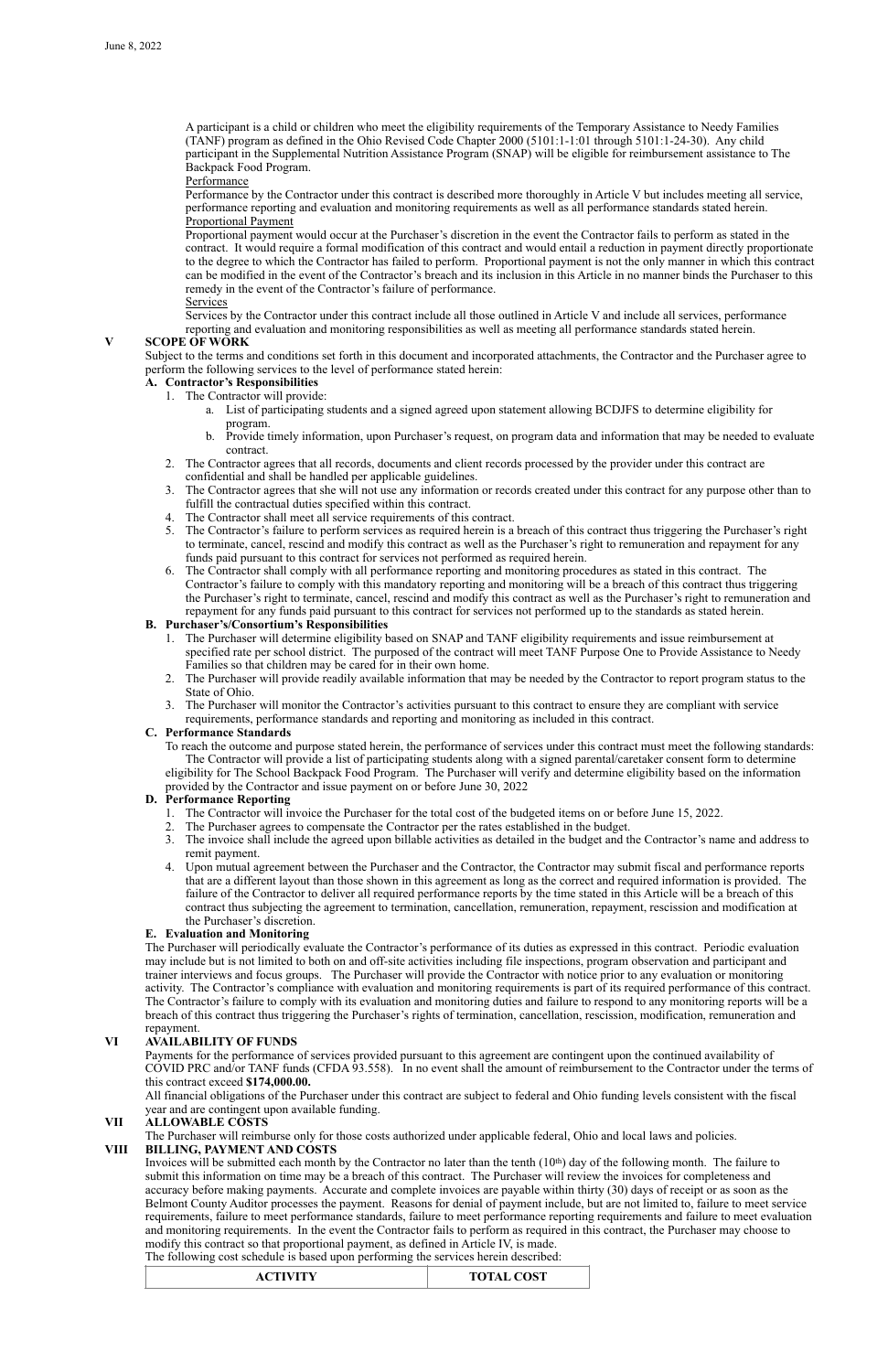## **IX DUPLICATE BILLING**

The Contractor warrants that claims made to the Provider for payment shall be for performance of actual services rendered to eligible individuals and shall not duplicate claims made by the Contractor to other sources of funds, public or private, for the same services. Nothing in this provision shall be interpreted to prohibit use of multiple sources of funds, public or private, to serve participants as long as each service is not paid for more than once.

## **X AUDIT RESPONSIBILITY AND REPAYMENT**

The Contractor is responsible for receiving, replying to and complying with any audit exception by federal, State of Ohio or local audit directly related to the performance of this contract.

Audits may be conducted using a "sampling" method. Areas to be reviewed using this method may include, but are not limited to, months, expenses, total units and billable units. If errors are found, the error rate of the sample will be applied to the entire audit. The Contractor agrees to repay the Purchaser the entire amount of any payment received for duplicate or erroneous billings and for false or deceptive claims. When an overpayment is identified it must be repaid within one (1) month.

If repayment within one (1) month cannot be made, the Contractor will sign a Repayment of Funds Agreement. Furthermore, the Purchaser may withhold payment and take any other legal action it deems appropriate for recovering any money erroneously paid under this contract if evidence exists of less than complete compliance with the provisions of this contract. If checks are withheld pending repayment by the Contractor of erroneously paid funds, those checks held more than sixty (60) days will be cancelled and will not be reissued.

The Purchaser, at its sole discretion, may allow a change in the terms of repayment. Such change will require an amendment to the Repayment of Funds Agreement.

## **XI DISPOSITION OF ASSETS**

Assets purchased under this contract shall be the property of the Purchaser and shall be delivered to the Purchaser when the terms of this contract expire.

## **XII WARRANTY**

The Contractor warrants that its services shall be performed in a professional and work-like manner in accordance with applicable professional standards.

## **XIII INSURANCE**

The Contractor shall comply with laws of the State of Ohio with respect to insurance coverage.

## **XIV NOTICE**

Notice, as required under this agreement, shall be sufficient if it is by certified mail, return receipt requested, provided that such notice states that it is a formal notice related to this contract.

## **XV AVAILABILITY AND RETENTION OF RECORDS**

In addition to the responsibilities delineated in other articles, the Contractor is specifically required to retain and make available to the Purchaser all records relating to the performance of services under this contract including all supporting documentation necessary for audit by the Purchaser, the State of Ohio (including, but not limited to, the Ohio Department of Job and Family Services, the Auditor of the State of Ohio, Inspector General or other duly appointed or elected law enforcement officials) and agencies of the United States government for at least three (3) years after payment under this agreement. If an audit is initiated during this time period, the Contractor shall retain such records until the audit is concluded and all issues are resolved.

## **XVI CONFIDENTIALITY**

The Contractor agrees to comply with all federal and state laws applicable to the Purchaser and its consumers concerning the confidentiality of its consumers. The Contractor understands that any access to the identities of such consumers shall only be provided as is necessary for the purpose of performing its responsibilities under this contract. The Contractor understands that the use or disclosure of information concerning the Purchaser's consumers for any purpose not directly related to the performance of this contract is strictly prohibited.

## **XVII CONFLICT OF INTEREST AND DISCLOSURE**

Nothing in this contract precludes, prevents or restricts the Contractor from obtaining and operating under other agreements with parties other than the Purchaser as long as this other work does not interfere with the Contractor's performance of services under this contract. The Contractor warrants that, at the time of executing this contract, it has no interest in and never shall it acquire any interest, direct or otherwise, in any agreement which will impede its ability to perform as provided in this agreement. The Contractor further avers that no financial interest was involved on the part of any of the Purchaser's officers, Board of County Commissioners or other county employees involved in the negotiation of this agreement or the development of its provisions. Furthermore, the Contractor has no knowledge of any situation that would be a conflict of interest. It is understood that a conflict of interest occurs when an employee of the Purchaser will gain financially or receive personal favors as a result of the signing or implementation of this contract. The Contractor will report the discovery of any potential conflict of interest to the Purchaser. Should a conflict of interest be discovered during the term of this contract, the Purchaser may exercise any of its rights under this contract including termination, cancellation, rescission, remuneration, modifications and repayment. The Contractor hereby covenants that it has disclosed any information that it possesses about any business relationship or financial interest that it has with a county employee, employee's business or any business relationship or financial interest that a county employee has with the Contractor or in its business.

## **XVIII COMPLIANCE**

The Contractor certifies that all who perform services, directly or indirectly, under this contract, including the Contractor and all approved subcontractors, shall comply with all federal laws and regulations, including applicable OMB Circulars, Ohio laws and regulations, including the Ohio Administrative Code rules, and all provisions of the Purchaser's policy in the performance of work under this contract.

The Contractor accepts full responsibility for payment of any and all unemployment compensation premiums, all income tax deductions, pension deductions and any and all other taxes or payroll deductions required for the performance of the work required hereunder by the Contractor's employees.

contract or the contract shall be void as of that date.

## **XIX RELATIONSHIP**

| <b>Total Contract Cost</b>             | \$112,164.00                                                                 |
|----------------------------------------|------------------------------------------------------------------------------|
| Union Local School District            | 18 Backpacks per week x<br>\$14.00 per backpack x 39<br>weeks = $$9828.00$   |
| <b>St.</b> Clairsville School District | 139 Backpacks per week x<br>\$8.00 per backpack x 39<br>weeks = $$43,368.00$ |
| <b>Bellaire School District</b>        | 128 Backpacks per week x<br>\$9.00 per backpack x 39<br>weeks = $$44,928.00$ |
| Barnesville School District            | 36 Backpacks per week x<br>\$10.00 per backpack x 39<br>weeks = $$14,040.00$ |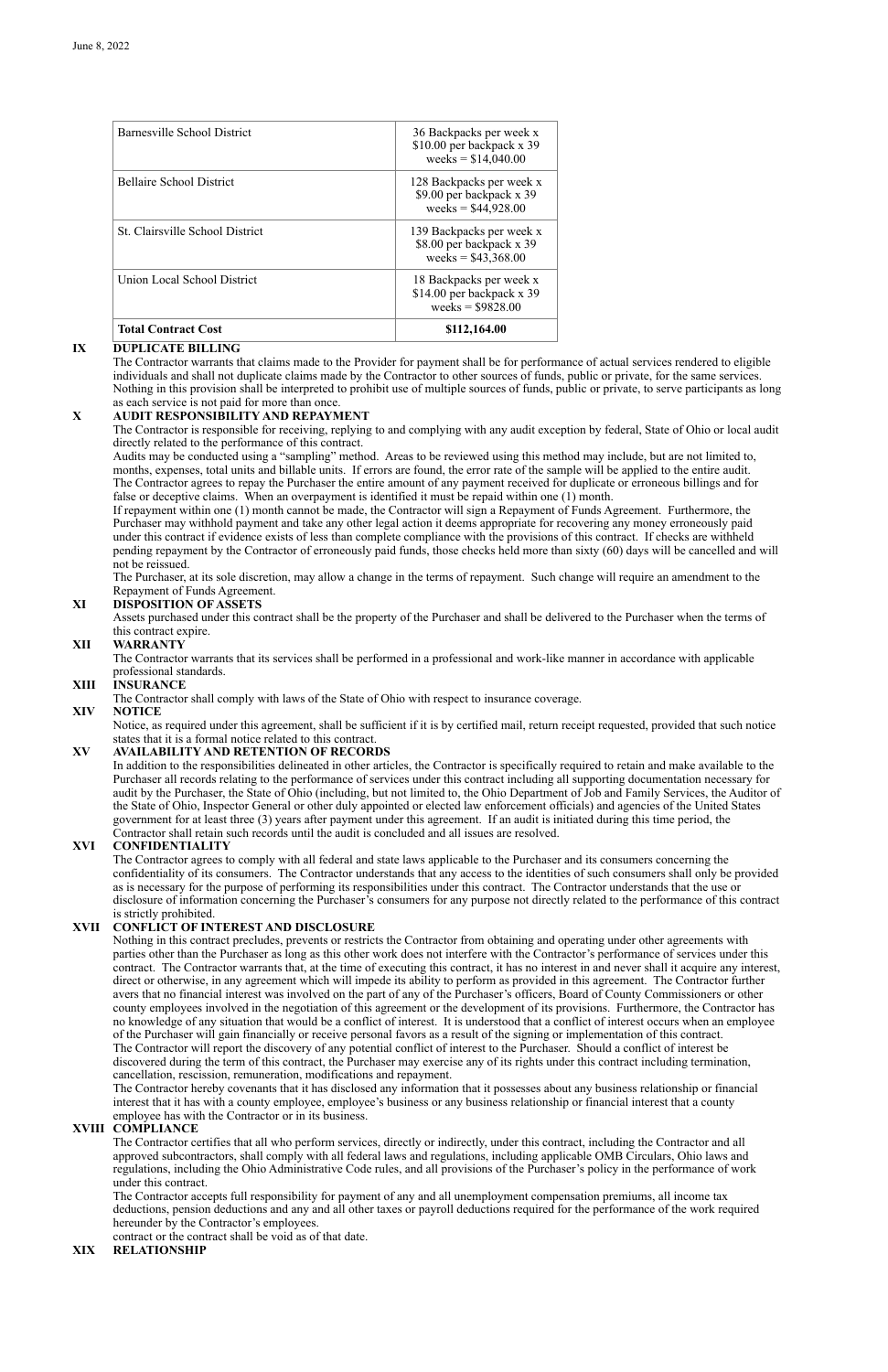Nothing in this contract is intended or shall be interpreted to constitute a partnership, association or joint venture between the Contractor and the Purchaser. The Contractor will, at all times, have the status of independent contractor without the right or authority to impose tort, contractual or other liability on the Purchaser or the Belmont County Board of Commissioners.

#### **XX ASSIGNMENTS**

The Contractor shall not assign this contract without the express, prior and written approval of the Purchaser.

#### **XXI SUBCONTRACTS**

The Contractor shall not subcontract the performance of services agreed to in this contract or any part thereof without the express, prior and written approval of the Purchaser. In the even the Purchaser approves of a subcontract of all or part of the performance required herein, The Contractor shall remain solely responsible for all performance hereunder including delivering services, reporting performance and assisting with evaluation and monitoring as described in this contract. The Contractor is solely responsible for making payments to any and all subcontractors for any services they may provide hereunder. Any subcontractors are subject to all terms, conditions and covenants contained in this contract.

#### **XXII INTEGRATION, MODIFICATION AND AMENDMENT**

This instrument is the entire contract between the parties and no covenants, terms, conditions or obligations exist other than those contained herein. This contract supersedes all previous communications, representations or writings including other contracts, written or oral, between the parties.

Any modification or amendment to this contract shall be done in writing executed by all parties to this contract including any modification involving proportional payment for services performed below the standards stated in this contract.

#### **XXIII TERMINATION**

This contract may be terminated by either party upon notice in writing delivered upon the party thirty (30) days prior to the effective date of termination. Should the Contractor wish to terminate this contract notice to the Purchaser must be delivered thirty (30) days prior to the effective date of termination. Any funds paid under this contract for services to be performed after the date of termination shall be repaid in accordance with Article X of this agreement. Any funds expended for contractual services and items prior to the date of termination shall be paid in accordance with Article VIII to the Contractor.

## **XXIV BREACH OF CONTRACT**

Should either party fail to perform as required under this contract that failure of performance shall be a breach of this contract and will trigger the other party's rights of termination, cancellation, remuneration, repayment, rescission and modification as defined herein and at the non-breaking party's discretion. Although in the event of breach, the non-breaking party has the right to terminate, cancel, rescind, modify and demand remuneration and/or repayment, as applicable, the non-breaking party is not required to avail itself of any of these rights and may choose to continue the contract at its discretion.

#### **XXV WAIVER**

Any waiver of any provision or condition of this contract shall not be construed or deemed to be a waiver of any provision or condition of this contract nor a waiver of a subsequent breach of the same provision or conditions.

#### **XXVI INDEMNIFICATION**

In compliance with the Ohio Revised Code, the Contractor agrees not to discriminate against customers of the Ohio Works First Program in either hiring or promoting. The Contractor agrees to include this provision in any contract, subcontract, grant or procedure with any other party that will be providing services, directly or indirectly, to the Purchaser's Ohio Works First Customers.

The Contractor and the Purchaser agree to hold each other harmless both legally and financially. The Contractor and the Purchaser are responsible to maintain their own liability coverage.

#### **XXVII GOVERNING LAW AND FORUM**

This contract and any modifications and amendments thereto shall be governed by and construed under the laws of the State of Ohio. Any legal action brought pursuant to this contract shall be filed in the courts of Belmont County, Ohio when possible.

#### **XXVIII SEVERABILITY**

If any term or provision of this contract or its application to any person or circumstance is held to be invalid or unenforceable, the remainder of this contract and its application of such term or provision to persons or circumstances other than those as to which it is held invalid or unenforceable shall not be affected thereby and each term and provision of this contract shall be valid and enforced to the fullest extent permissible by law.

## **XXIX NON-DISCRIMINATION**

The Contractor certifies that it is an equal opportunity employer and shall remain in compliance with federal and Ohio civil rights and non-discrimination laws and regulations including, but not limited to, Titles VI and VII of the Civil Rights Act of 1964 as amended, Executive Order 11246 of September 24, 1965, entitled "Equal Employment Opportunity", as amended by Executive Order 11375 of October 13, 1967 and as supplemented in the Department of Labor regulations (41 CFR Chapter 60), the Rehabilitation Act of 1973, the Americans with Disabilities Act, the Age Discrimination Act of 1975, the Age Discrimination Employment Act as amended and Ohio Civil Rights Laws.

During performance of this contract, the Contractor will not discriminate against any employee, contract worker or applicant for employment on the basis of race, color, religion, sex, sexual orientation, national origin, ancestry, disability, Vietnam-era veteran status, age, political belief or place of birth. The Contractor shall take affirmative action to ensure that during employment all employees and contract workers are treated without regard to race, color, religion, sex, sexual orientation, national origin, ancestry, disability, Vietnamera veteran status, age, political belief or place of birth. Such action shall include, but not be limited to, employment, promotion, demotion, transfer, recruitment, recruitment advertising, layoff, termination, rates of pay or other forms of compensation and selection for training including apprenticeship. The Contractor agrees to post in conspicuous places, available to employees and applicants for employment, notices stating that the Contractor complies with all applicable federal and Ohio non-discrimination laws. The Contractor or any person claiming through the Contractor agrees not to establish or knowingly permit any such practice or practices of discrimination or segregation in reference to anything relating to this contract or in reference to any contractors or subcontractors of the Contractor.

## **XXX CHILD SUPPORT ENFORCEMENT**

The Contractor agrees to cooperate with the Purchaser, ODJFS and any other Child Support Enforcement Agency (CSEA) in ensuring that the Contractor's employees meet child support obligations established under Ohio law. Furthermore, by executing this contract, the Contractor certifies present and future compliance with any order for withholding support which is issued pursuant to the Ohio

Revised Code.

## **XXXI PUBLIC ASSISTANCE WORK PROGRAM CUSTOMERS**

## **XXXII DRUG-FREE WORKPLACE**

The Contractor will comply with all applicable state and federal laws regarding a drug-free workplace. The Contractor will make a good faith effort to ensure that all employees performing duties or responsibilities while working under this contract will not purchase, transfer, use or possess illegal drugs or alcohol or abuse prescription drugs in any way.

## **XXXIII COPELAND "ANTI-KICKBACK" ACT**

The Contractor will comply with 18 U.S.C. 874 as supplemented in the Department of Labor regulations 29 CFR Part 5.

## **XXXIVDAVIS-BACON ACT**

The Contractor will comply with 40 U.S.C. 276a to 276 a-7 as supplemented by the Department of Labor regulations 29 CFR Part 5.

## **XXXV CONTRACT WORK HOURS AND SAFETY STANDARDS ACT**

The Contractor will comply with Sections 103 and 107 of the Contract Work Hours and Safety Standards Act 40 U.S.C. 327-330 as supplemented by the Department of Labor regulations 29 CFR Part 5.

## **XXXVI PUBLIC RECORDS**

This contract is a matter of public record under the laws of Ohio. The Contractor agrees to make copies of this contract promptly available to the requesting party.

## **XXXVII CLEAN AIR ACT**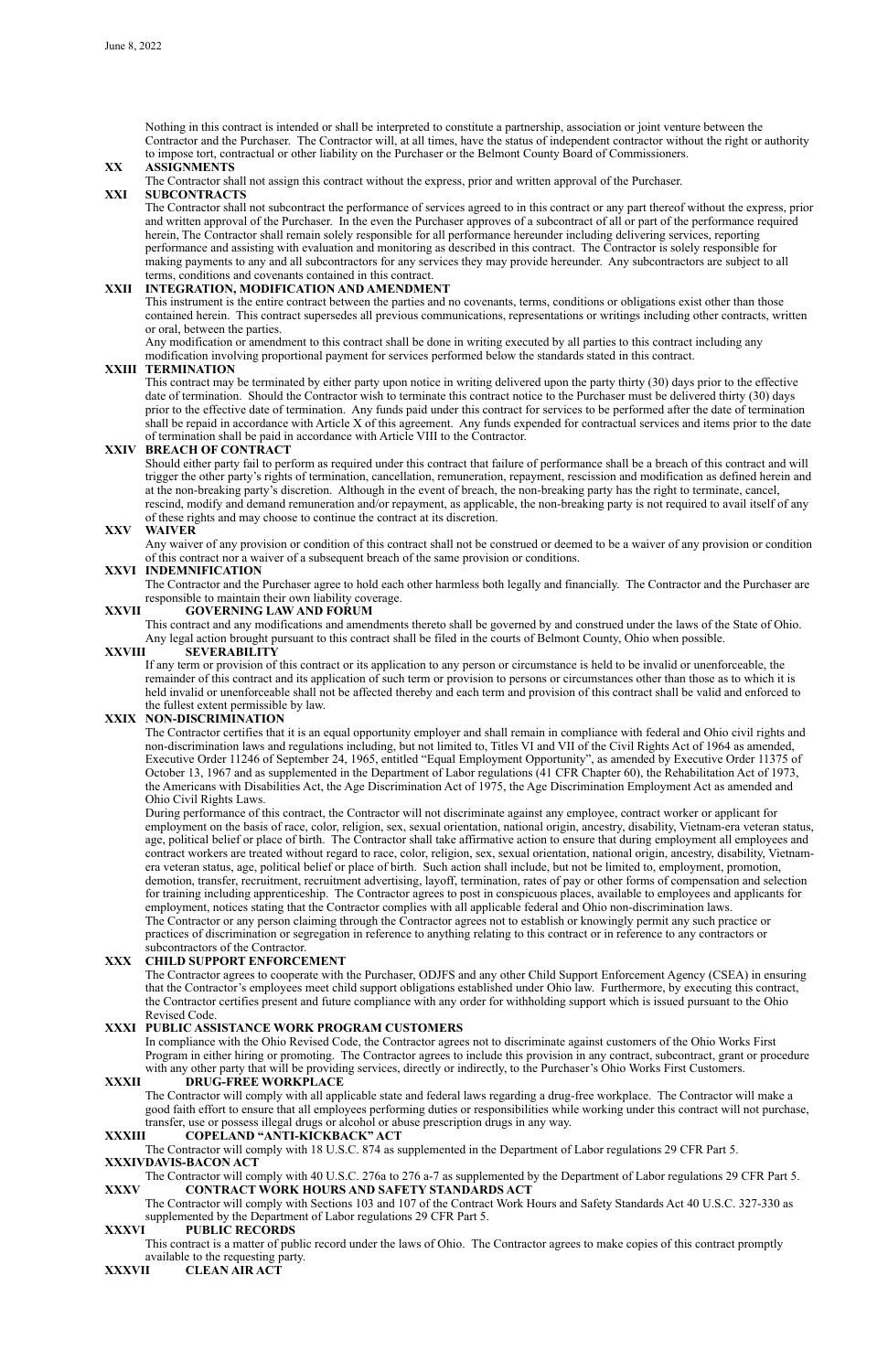The Contractor shall comply with all applicable standards, orders or requirements issued under Section 306 of the Clean Air Act [42 U.S.C. 1857(h)], Section 508 of the Clean Air Act (33 U.S.C. 1368), Executive Order 11738 and Environmental Protection Agency regulations (40 CFR Part 15).

#### **XXXVIII ENERGY EFFICIENCY**

The Contractor shall comply with mandatory standards and policies relating to energy efficiency which are contained in the state energy conservation plan issued in compliance with the Energy Policy and Conservation Act (Pub. L. 94-163, 89 Stat. 871).

#### **XXXIX COPYRIGHTS AND RIGHTS IN DATA**

The Contractor shall comply with all applicable standards, orders or requirements issued under Title 17, U.S.C. (Pub. L. 94-553, Title I, Sec. 101, Oct. 19, 1976, 90 Stat. 2544; Pub. L. 101-650, Title VII, Sec. 703, Dec. 1, 1990, 104 Stat. 5133).

#### **XL PATENT RIGHTS**

The Contractor shall comply with all applicable standards, orders or requirements issued under Chapter 18 of Title 35, U.S.C. (Pub. L. 95-517, Pub. L. 98-620, 37 CFR Part 401), Presidential Memorandum on Government Patent Policy to the Heads of Executive Department and Agencies dated February 18, 1983 and Executive Order 12591.

#### **XLI PROCUREMENT**

The Contractor will follow the required procurement policies and laws as applicable and as advised by the Purchaser.

#### **SIGNATURES:**

|              |                                                      | 6/3/2022       |
|--------------|------------------------------------------------------|----------------|
|              | Date                                                 |                |
|              |                                                      |                |
|              |                                                      | $6 - 2 - 2022$ |
|              | Date                                                 |                |
|              |                                                      |                |
|              |                                                      | 6/8/22         |
|              | Date                                                 |                |
|              |                                                      |                |
|              |                                                      | 6/8/22         |
|              | Date                                                 |                |
|              |                                                      |                |
|              |                                                      | $6 - 8 - 22$   |
|              | Date                                                 |                |
|              |                                                      |                |
|              |                                                      |                |
|              |                                                      | $6 - 7 - 22$   |
|              | Date                                                 |                |
|              |                                                      |                |
| Mr. Dutton   |                                                      | Yes            |
| Mr. Echemann |                                                      | <b>Yes</b>     |
| Mr. Meyer    |                                                      | Yes            |
|              | Belmont County Department of Job and Family Services |                |

Jeff Felton, Director of Belmont County Job and Family Services, said TANF funds will be used to expand the School Backpack Food Program. Devin Cain, Belmont County Farm Bureau, is going to reach out to the three area schools not participating in the program to see if they would be interested in participating. He would like to add a summer program.

#### **RECESS**

#### **Sheriff Dave Lucas**

#### **Re: Dog Park**

Sheriff Lucas announced his intent to bring a dog part to Belmont County. The location will be behind the Belmont County Health Department which is county owned property. Sheriff Lucas plans on spearheading the project through donations and hopes to have it up and running by next year. His Explorer Program participants will oversee the dog park. The Commissioners agreed it is a great idea.

#### **RECESS**

#### **IN THE MATTER OF BID OPENING FOR OTTO-SCALES ROAD WATERLINE EXTENSION/CDBG**

This being the day and 10:00 a.m. being the hour that bids were to be on file in the Commissioners' Office for the Otto-Scales Road waterline extension, they proceeded to open the following bids:

| $\alpha$ calculate $\alpha$ , they proceeded to open the following order. |                 |                   |
|---------------------------------------------------------------------------|-----------------|-------------------|
| <b>NAME</b>                                                               | <b>BID BOND</b> | <b>BID AMOUNT</b> |
| <b>James White Construction Company</b>                                   |                 | \$322,789.00      |
| 4156 Freedom Way                                                          |                 |                   |
| Weirton, WV 26062                                                         |                 |                   |
| <b>Litman Excavating</b>                                                  |                 | \$279,074.06      |
| 836 1 <sup>st</sup> Street                                                |                 |                   |
| New Martinsville, WV 26155                                                |                 |                   |
| <b>Border Patrol, LLC</b>                                                 |                 | \$314,651.50      |
| 86120 Water Works Road                                                    |                 |                   |

Hopedale, OH 43976 Engineer's estimate-\$294,000.00 Present: Baden Powell, Belomar and Chase Wiethe, Vaughn, Coast and Vaughn Motion made by Mr. Meyer, seconded by Mr. Dutton to turn over all bids received for the waterline extension on Otto-Scales Road in Mead and York Township, to A. C. Wiethe, Belomar, for review and recommendation. Upon roll call the vote was as follows:

| Mr. Meyer    | <b>Yes</b> |
|--------------|------------|
| Mr. Dutton   | <b>Yes</b> |
| Mr. Echemann | <b>Yes</b> |

#### **RECESS**

## **IN THE MATTER OF ENTERING EXECUTIVE SESSION AT 10:22 A.M.**

Motion made by Mr. Meyer, seconded by Mr. Dutton to enter executive session with Katie Bayness, HR Administrator, pursuant to ORC 121.22(G)(1) Personnel Exception, to consider the employment, compensation and dismissal of public employees. Upon roll call the vote was as follows:

| Mr. Meyer    | Yes |
|--------------|-----|
| Mr. Dutton   | Yes |
| Mr. Echemann | Yes |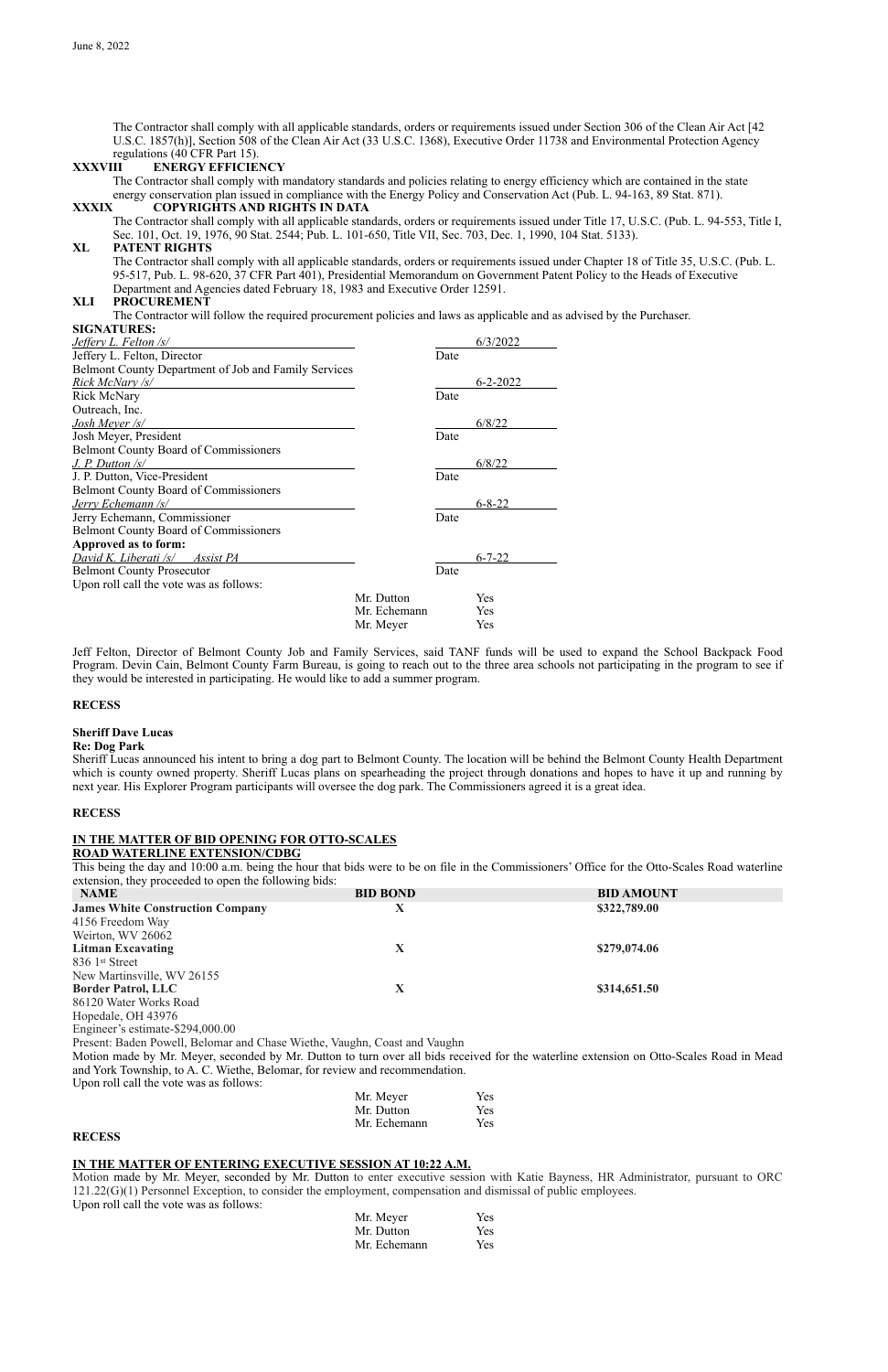Mr. Meyer exited executive session before adjournment.

## **IN THE MATTER OF ADJOURNING EXECUTIVE SESSION AT 12:15 P.M.**

Motion made by Mr. Dutton, seconded by Mr. Echemann to exit executive session at 12:15 p.m. Upon roll call the vote was as follows:

Motion made by Mr. Dutton, seconded by Mr. Echemann to approve the hiring of Jack Koontz as a summer employee at the Belmont County Water & Sewer District, effective June 13, 2022, at pay scale 1, minimum step.

| Mr. Dutton   | <b>Yes</b> |
|--------------|------------|
| Mr. Echemann | <b>Yes</b> |
| Mr. Meyer    | Absent     |

Mr. Dutton said as a result of executive session there are four motions for the board to consider.

# **IN THE MATTER OF HIRING JACK KOONTZ AS A SUMMER EMPLOYEE/**

## **BELMONT COUNTY WATER & SEWER DISTRICT**

Upon roll call the vote was as follows:

| Mr. Dutton   | <b>Yes</b> |
|--------------|------------|
| Mr. Echemann | <b>Yes</b> |
| Mr. Meyer    | Absent     |

## **IN THE MATTER OF HIRING SUSAN SALONICA AS**

## **FULL-TIME REGISTERED NURSE/JAIL**

Motion made by Mr. Dutton, seconded by Mr. Echemann to approve the hiring of Susan Salonica as full-time Registered Nurse at the Belmont County Jail, effective June 9, 2022, at pay scale 13, minimum step.

*Note: This is a replacement position.*

Upon roll call the vote was as follows:

| Mr. Dutton   | <b>Yes</b> |
|--------------|------------|
| Mr. Echemann | Yes        |
| Mr. Meyer    | Absent     |

## **IN THE MATTER OF ACCEPTING THE RESIGNATION OF ANTHONY RITZ, FULL-TIME ASSISTANT DOG WARDEN**

Motion made by Mr. Dutton, seconded by Mr. Echemann to accept the resignation of Anthony Ritz, full time Assistant Dog Warden at the Belmont County Animal Shelter, effective June 17, 2022.

Upon roll call the vote was as follows:

| Mr. Dutton   | <b>Yes</b> |
|--------------|------------|
| Mr. Echemann | Yes        |
| Mr. Meyer    | Absent     |

## **IN THE MATTER OF APPROVING THE TERMINATION OF MICHELLE FORGACS, FULL-TIME ELIGIBILITY/REFFERAL SPECIALIST II/DJFS**

Motion made by Mr. Dutton, seconded by Mr. Echemann to approve the termination of Michelle Forgacs, full-time Eligibility/Referral Specialist II, at the Belmont County Department of Job and Family Services effective June 2, 2022.

Upon roll call the vote was as follows:

| Mr. Dutton   | Yes        |
|--------------|------------|
| Mr. Echemann | <b>Yes</b> |
| Mr. Meyer    | Absent     |